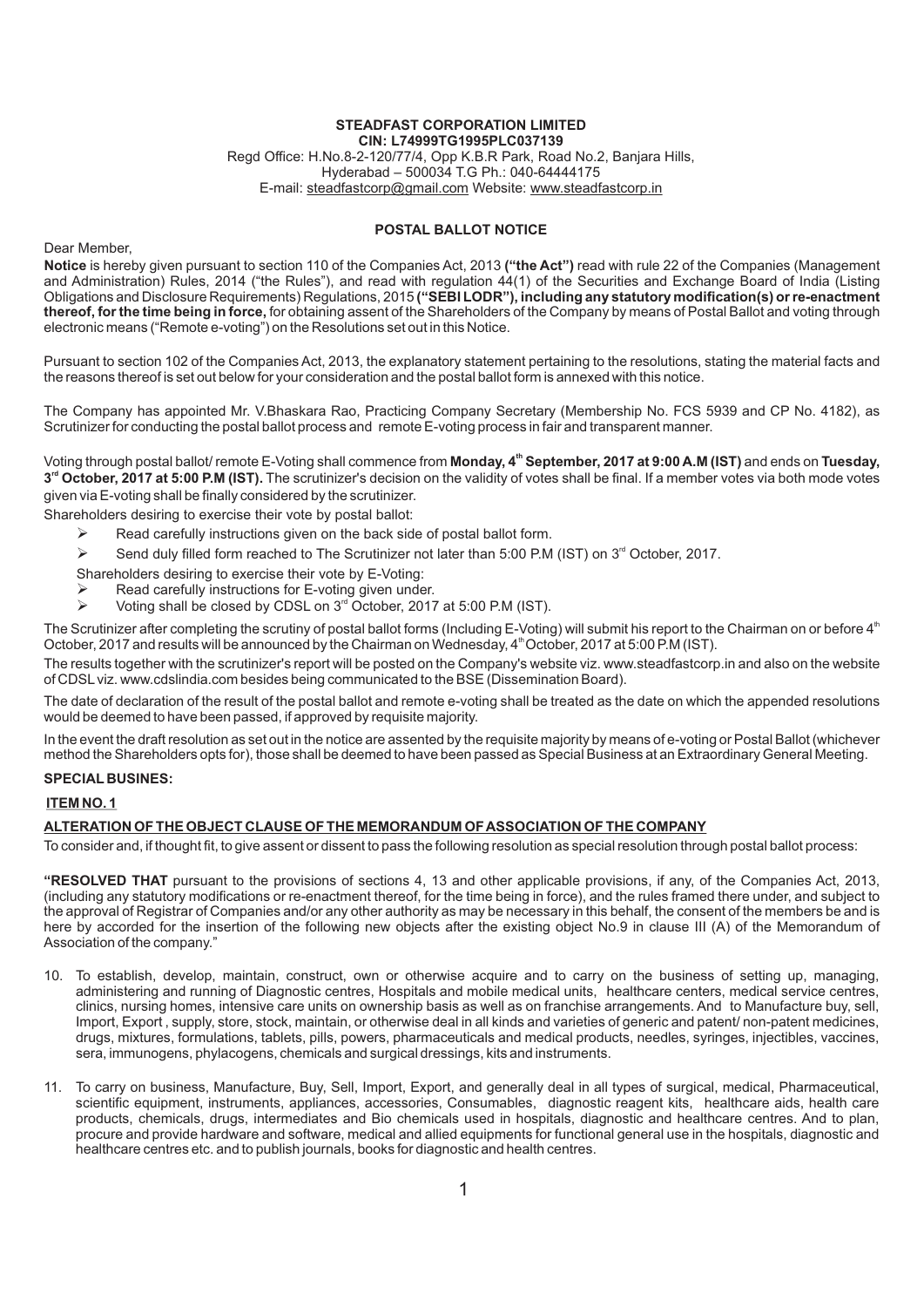"RESOLVED FURTHER THAT pursuant to the provisions of Sections 4, 13 of the Companies Act, 2013, and other applicable provisions, if any, of the Companies Act, 2013 and rules made there under and subject to the approval of Registrar of Companies and/or any other authority as may be necessary in this behalf, the existing incidental objects of the Memorandum of Association of the Company be and is hereby replaced in entirety in conformity with the requirements of provisions of the Companies Act, 2013."

"RESOLVED FURTHER THAT for the purpose of giving effect to this resolution, the Board (including Committee(s) thereof and/or any Director or any individual delegated with powers necessary for the purpose) be and is hereby authorized to do all such acts, deeds, matters and things, as may be necessary, proper or expedient without being required to seek any further consent or approval of the Company or otherwise to the end and intent that they shall be deemed to have been given all necessary approval thereto expressly by the authority of this resolution."

**Date: 14th August, 2017 Place: Hyderabad**

**By order of the Board For Steadfast Corporation Limited Sd/- M.V.S.A Murali Krishna Company Secretary ACS- 48029**

### **Notes:**

- 1. Explanatory statement pursuant to Section 102 of the Companies Act, 2013, stating all material facts and reasons annexed herewith.
- 2. In compliance with Regulation 44 of SEBI (LODR) Regulations, 2015, Sections 108 and 110 and other applicable provisions of the Act, read with the Companies (Management and Administration) Rules, 2014, the company is pleased to provide remote e-voting facility to all its members, to enable them to cast their votes electronically instead of dispatching the ballot form by post. The company has engaged the services of CDSL for the purpose of providing remote e-voting facility to all its members. Please note that the remote evoting is an alternate mode to cast votes and is optional.
- 3. Resolution passed by the shareholders through postal ballot and remote E-voting is deemed to have been passed at a general meeting of the shareholders of the company.
- 4. In accordance with the provisions of Section 101 and other applicable provisions of the Companies Act, 2013, read with rules 18 and 22 of the Companies (Management and Administration) Rules, 2014, the postal ballot notice is being sent by permitted mode (i.e. through registered or speed post or through courier or through registered e-mail id), along with a postage prepaid self addressed business reply envelope.
- 5. The postal ballot notice are being sent to all the eligible shareholders of the company whose names appear in the register of members Ist of Beneficial Owners as received from Registrar and Share Transfer Agent (RTA) as on 1<sup>st</sup> September, 2017 (closing business) hours). The notice will be displayed on the website of the Company (www.steadfastcorp.in) and website of CDSL.
- 6. Voting rights shall be reckoned on the paid up value of the shares registered in the names of the members as on the day of Friday, 1<sup>st</sup> September, 2017.
- 7. Mr.V. Bhaskara Rao, Practicing Company Secretary (Membership No. FCS 5939 and CP No. 4182) has been appointed as the Scrutinizer to conduct the postal ballot and remote E-voting process in fair and transparent manner.
- 8. Postal ballot form can also be downloaded from the website of the company i.e or seek duplicate postal ballot form the company.
- 9. Members shall fill in the requisite details and send the duly completed and signed postal ballot form in the enclosed self-addressed pre-paid business reply envelope to the scrutinizer so as to reach on or before 5:00 P.M. on Tuesday, 3<sup>rd</sup> October, 2017. Any postal ballot form received after the said date and time period shall be treated Invalid.
- 10. Incomplete, unsigned, improperly or incorrectly tick marked postal ballot forms will be rejected. There will be only 1 (one) postal ballot form for every registered folio / client ID irrespective of the number of joint members.
- 11. The postal ballot form should be completed and signed by the shareholder (as per specimen signature registered with the Company and / or furnished to CDSL/NSDL). In case, shares are jointly held, this form should be completed and signed by the first named member and, in his / her absence, by the next named member. Holder(s) of Power of Attorney ("POA") on behalf of a Shareholder may vote on the postal ballot mentioning the registration number of the POA with the Company or enclosing a copy of the POA authenticated by a notary. In case of shares held by companies, societies etc., the duly completed postal ballot form should be accompanied by a certified copy of the board resolution / authorisation giving the requisite authority to the person voting on the postal ballot form.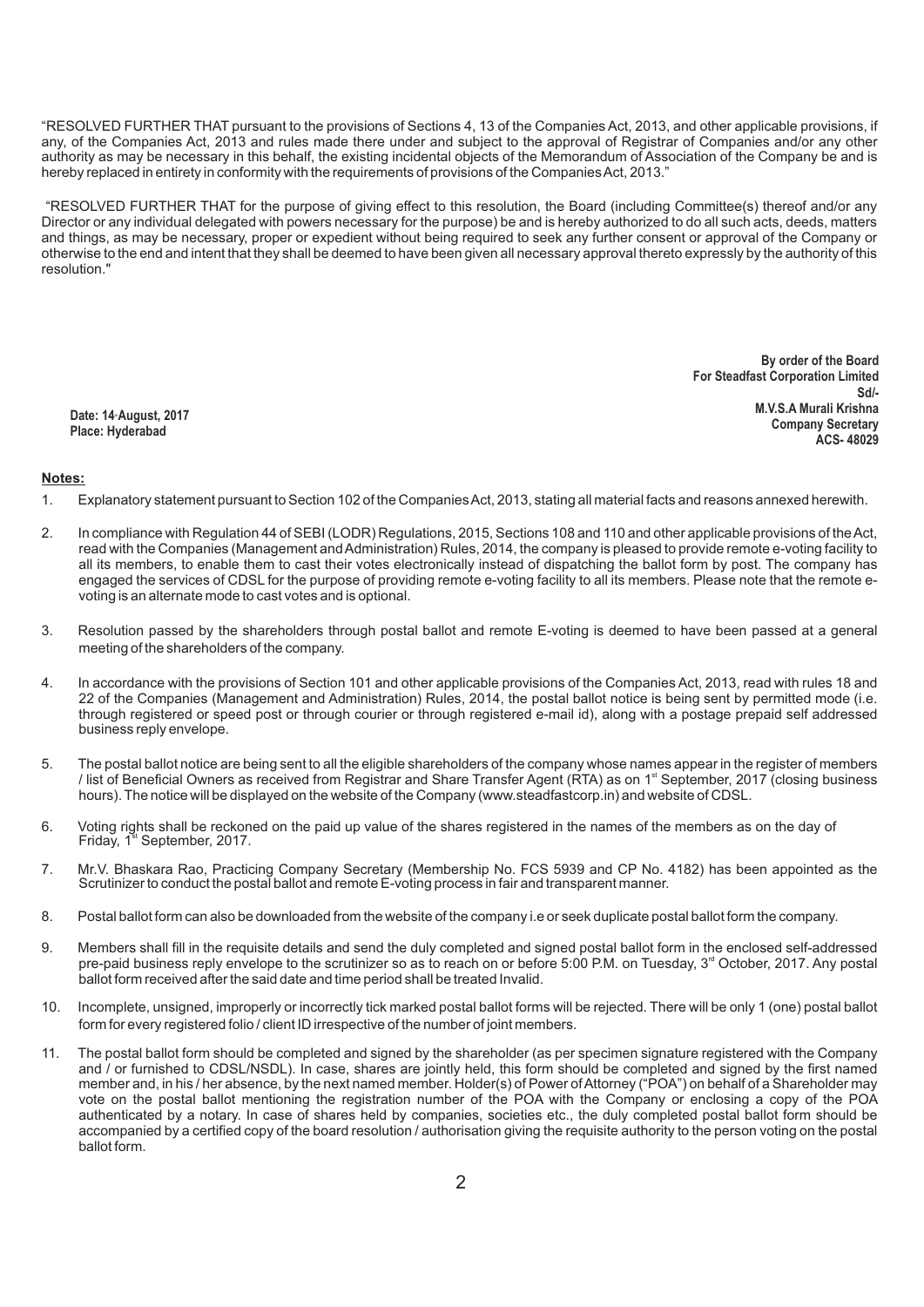- 12. AMember cannot exercise his/her vote by proxy on postal ballot.
- 13. Members having any queries relevant to voting via postal ballot/E-Voting may mail to Company Secretary steadfastcorp@gmail.com or Call at 040- 64444175.
- 14. Members who have not registered their e-mail addresses so far are requested to register their e-mail addresses with :
	- i) Our Registrar M/s. XL Softech Systems Limited, 3, Sagar Society, Road No.2, Banjara Hills, Hyderabad 500034 or mail at xlfield@gmail.com (If having shares in Physical Form)
	- ii) their respective depository Participant (If having shares in Demat Form) for receiving all future communications including Annual Report, Notices, Circular, etc. from the Company in electronic mode.

# **15. The procedure and instructions for remote e-voting are as under:**

- (i) The voting period commenced on Monday, 4<sup>th</sup> September, 2017 at 9:00 A.M (IST) and ends on Tuesday, 3<sup>rd</sup> October, 2017 at 5:00 P.M (IST). During this period shareholders' of the Company, holding shares either in physical form or in dematerialized form, as on the cut-off date i.e 1<sup>st</sup> September, 2017 may cast their vote electronically. The e-voting module shall be disabled by CDSL for voting thereafter.
- (ii) The shareholders should log on to the e-voting website www.evotingindia.com.
- (iii) Click on "Shareholders" tab.
- (iv) Now, select the "Steadfast Corporation Limited" from the drop down menu and click on "SUBMIT"
- (v) Now enter your User ID
	- a. For CDSL: 16 digits beneficiary ID,
	- b. For NSDL: 8 Character DPID followed by 8 Digits Client ID,
	- c. Members holding shares in Physical Form should enter Folio Number registered with the Company.

(vi) Next enter the Image Verification as displayed and click on Login.

- (vii) If you are holding shares in demat form and had logged on to www.evotingindia.com and voted on an earlier voting of any company, then your existing password is to be used.
- (viii) If you are a first time user follow the steps given below:

|                                        | For Members holding shares in Demat Form and Physical Form                                                                                                                                                                                                                    |  |  |
|----------------------------------------|-------------------------------------------------------------------------------------------------------------------------------------------------------------------------------------------------------------------------------------------------------------------------------|--|--|
| <b>PAN</b>                             | Enter your 10 digit alpha-numeric *PAN issued by Income Tax Department (Applicable for both demat shareholders<br>as well as physical shareholders)                                                                                                                           |  |  |
|                                        | • Members who have not updated their PAN with the Company/Depository Participant are requested to use the<br>first two letters of their name and the 8 digits of the sequence number in the PAN field.                                                                        |  |  |
|                                        | • In case the sequence number is less than 8 digits enter the applicable number of 0's before the number after<br>the first two characters of the name in CAPITAL letters. Eq. If your name is Ramesh Kumar with sequence<br>number 1 then enter RA00000001 in the PAN field. |  |  |
| <b>DOB</b>                             | Enter the Date of Birth as recorded in your demat account or in the company records for the said demat account or<br>folio in dd/mm/yyyy format.                                                                                                                              |  |  |
| <b>Dividend</b><br><b>Bank Details</b> | Enter the Dividend Bank Details as recorded in your demat account or in the company records for the said demat<br>account or folio.                                                                                                                                           |  |  |
|                                        | • Please enter the DOB or Dividend Bank Details in order to login. If the details are not recorded with the<br>depository or company please enter the member id / folio number in the Dividend Bank details field as<br>mentioned in instruction (iv).                        |  |  |

- (ix) After entering these details appropriately, click on "SUBMIT" tab.
- (x) Members holding shares in physical form will then directly reach the Company selection screen. However, members holding shares in demat form will now reach 'Password Creation' menu wherein they are required to mandatorily enter their login password in the new password field. Kindly note that this password is to be also used by the demat holders for voting for resolutions of any other company on which they are eligible to vote, provided that company opts for e-voting through CDSL platform. It is strongly recommended not to share your password with any other person and take utmost care to keep your password confidential.
- (xi) For members holding shares in physical form, the details can be used only for e-voting on the resolutions contained in this notice.
- (xii) Click on the EVSN for the relevant Company i.e Steadfast Corporation Limited on which you choose to vote.
- (xiii) On the voting page, you will see "RESOLUTION DESCRIPTION" and against the same the option "YES/NO" for voting. Select the option YES or NO as desired. The option YES implies that you assent to the Resolution and option NO implies that you dissent to the Resolution.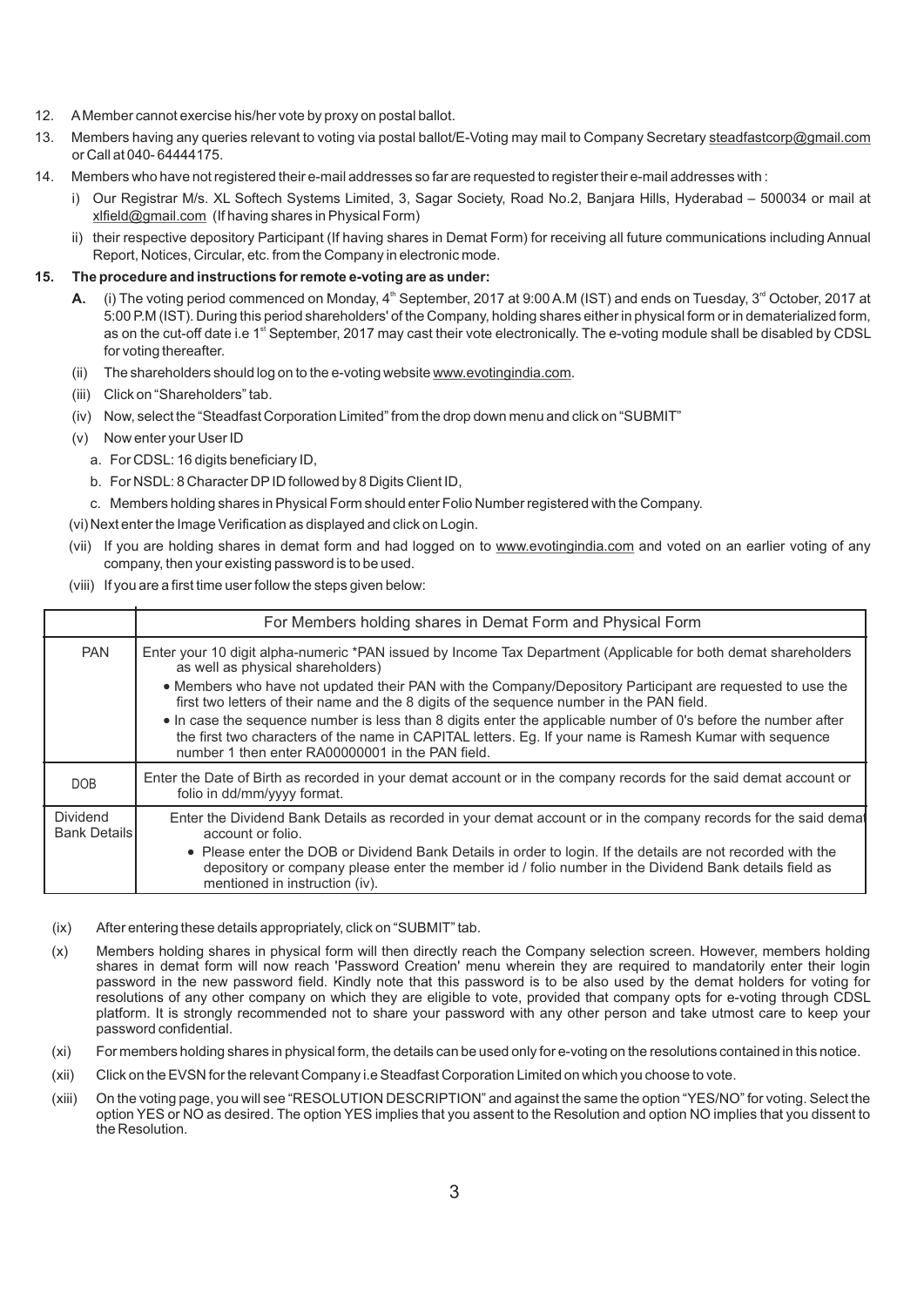- (xiv) Click on the "RESOLUTIONS FILE LINK" if you wish to view the entire Resolution details.
- (xv) After selecting the resolution you have decided to vote on, click on "SUBMIT". Aconfirmation box will be displayed. If you wish to confirm your vote, click on "OK", else to change your vote, click on "CANCEL" and accordingly modify your vote.
- (xvi) Once you "CONFIRM" your vote on the resolution, you will not be allowed to modify your vote.
- (xvii) You can also take a print of the votes cast by clicking on "Click here to print" option on the Voting page.
- (xviii) If a demat account holder has forgotten the password then Enter the User ID and the image verification code and click on Forgot Password & enter the details as prompted by the system.
- (xix) Shareholders can also cast their vote using CDSL's mobile app m-Voting available for android based mobiles. The m-Voting app can be downloaded from Google Play Store. Apple and Windows Phone users can download the app from the App store or Windows Phone store respectively. Please follow the instructions as prompted by the mobile app while voting on your mobile.

#### (xx) **Note for Non – Individual Shareholders and Custodians**

- ?Non-Individual shareholders (i.e. other than Individuals, HUF, NRI etc.) and Custodian are required to log on to www.evotingindia.com and register themselves as Corporates.
- ?A scanned copy of the Registration Form bearing the stamp and sign of the entity should be emailed to helpdesk.evoting@cdslindia.com.
- ?After receiving the login details a compliance user should be created using the admin login and password. The Compliance user would be able to link the account(s) for which they wish to vote on.
- ?The list of accounts should be mailed to helpdesk.evoting@cdslindia.com and on approval of the accounts they would be able to cast their vote.
- ?A scanned copy of the Board Resolution and Power of Attorney (POA) which they have issued in favour of the Custodian, if any, should be uploaded in PDF format in the system for the scrutinizer to verify the same.
- (xxi) In case you have any queries or issues regarding e-voting, you may refer the Frequently Asked Questions ("FAQs") and e-voting manual available at www.evotingindia.com, under help section or write an email to helpdesk.evoting@cdslindia.com.

## **EXPLANATORYSTATEMENT PURSUANT TO SECTION 102 OF THE COMPANIES ACT, 2013**

### **ITEM NO. 1**

#### **ALTERATION OF THE OBJECT CLAUSE OF THE MEMORANDUM OF ASSOCIATION OF THE COMPANY**

This is to inform the members that the Board of Directors consider the various new business options to carry and decided to take up the business of Health care services and trading in health care related equipment as these business have good opportunities in the future. and hence to insert the aforesaid object in the main objects of the Memorandum of Association of the company and further informed that the existing Memorandum of Association should be altered in conformity with the requirements of provisions of Companies Act, 2013.

As per the provisions of Section 13 of the Companies Act, 2013, any alteration to the memorandum requires the approval of the shareholders of the Company by means of Special Resolution duly passed in a General Meeting of the Company and hence the proposed resolution. Your directors feel that this proposal is at the best interest of the company.

A copy of the Memorandum of Association as would appear after carrying out the alterations aforesaid is available at the Registered Office of the Company for inspection by the members during the business hours of the Company on all working days.

None of the Directors/Key Managerial Personnel of the Company/their relatives are in any way, concerned or interested, financially or otherwise in the Special Resolution set out in Item No. 1 except to the extent to their shareholding in the Company, if any.

Hence, the board of directors of your company hereby recommends and seeks approval of members by way of special resolution for resolution set out in Item No. 1 of the Notice.

> **By order of the Board For Steadfast Corporation Limited Sd/- M.V.S.A Murali Krishna Company Secretary ACS- 48029**

**Date: 14th August, 2017 Place: Hyderabad**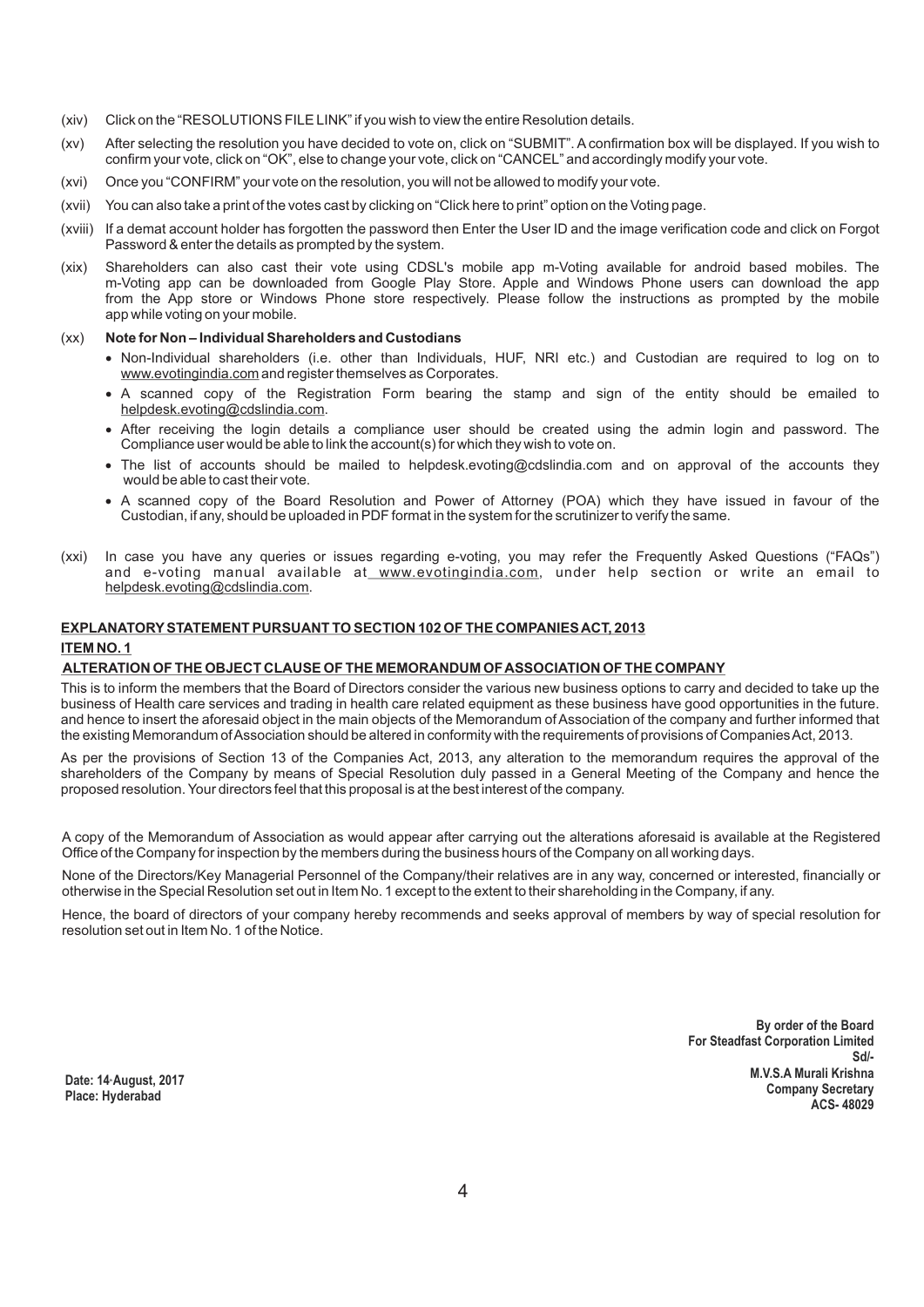## **STEADFAST CORPORATION LIMITED CIN: L74999TG1995PLC037139** Regd Office: H.No.8-2-120/77/4, Opp K.B.R Park, Road No.2, Banjara Hills, Hyderabad – 500034 T.G Ph.: 040-64444175 E-mail: steadfastcorp@gmail.com Website: www.steadfastcorp.in

# **POSTAL BALLOT FORM**

| S.No                | <b>Particulars</b>                                                                                                             | <b>Details</b> |
|---------------------|--------------------------------------------------------------------------------------------------------------------------------|----------------|
|                     | <b>Postal Ballot Form No:</b>                                                                                                  |                |
| $\mathbf{2}$        | Name and Registered address of<br>the Sole / first named member:                                                               |                |
| 3                   | Name of the Joint holders if any:                                                                                              |                |
| $\overline{\bf{4}}$ | <b>Registered Folio No./</b><br>DP ID No./ Client ID No. (Applicable<br>to investors holding Shares in<br>Dematerialized form) |                |
| 5                   | Total No. of shares held                                                                                                       |                |

I / We hereby exercise my / our vote in respect of the Special resolution to be passed through postal ballot for the business stated in the notice of the Company by sending my/ our assent / dissent to the said resolution by placing tick (**v**) mark at the appropriate box below

| <b>Item No</b> | <b>Brief Particulars of</b><br><b>Special Resolutions</b>                                                                                                                                                           | No. of Shares<br><b>Held</b> | I/We assent to<br>the Resolution<br>(FOR) | I/We dissent to the<br><b>Resolution (AGAINST)</b> |
|----------------|---------------------------------------------------------------------------------------------------------------------------------------------------------------------------------------------------------------------|------------------------------|-------------------------------------------|----------------------------------------------------|
| 1              | Special resolution to<br>accord the consent of<br>the members for<br>Alteration of the Object<br>Clause of the<br>Memorandum of<br>Association of the<br>company as specified in<br>the notice of postal<br>ballot. |                              |                                           |                                                    |

Place:<br>Date:

(Signature of Share Holder)

Note: Please read carefully the instructions printed overleaf before filling the form.

E Voting Facility is available at link http://www.evotingindia.com and E-Voting details are as follows:

| EVSN (E-voting<br>Sequence<br>Number) | User ID | Password |
|---------------------------------------|---------|----------|
| 170828015                             |         |          |